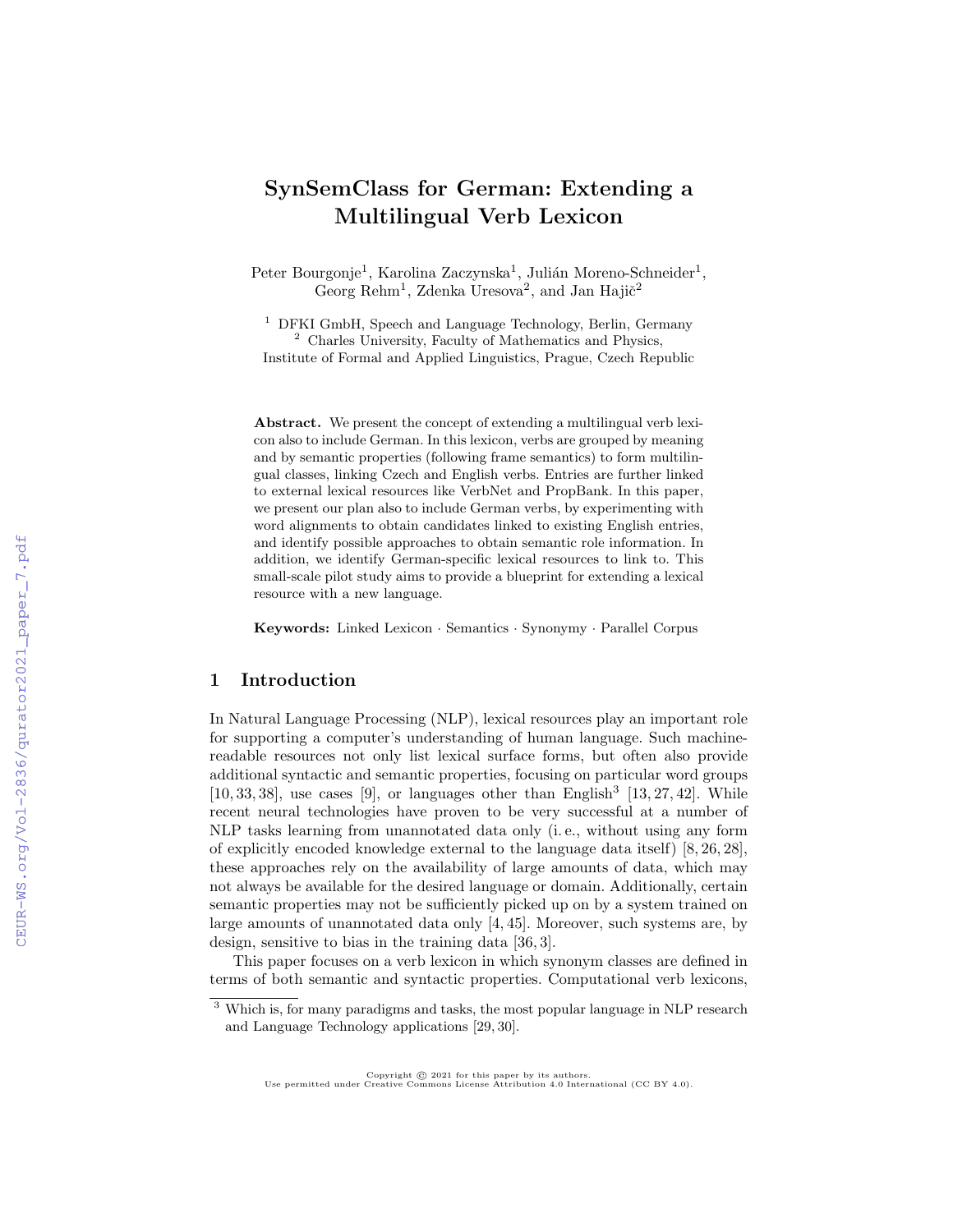such as VerbNet, have proven to be useful in supporting a wide range of NLP tasks and applications, including information extraction [21], sentence similarity [41] and event extraction [44]. With regard to the use of VerbNet for event extraction, a new release of the lexicon [5] includes a modified version of the semantic representation of verbs to provide an improved representation of event and subevent structures in language. $4$  Unlike the majority of monolingual verb lexicons, a multilingual aligned verb lexicon supports deeper understanding and comparability of the usage of verbs in different languages, and simultaneously provides a close interaction between syntactic and semantic features of verbs. Additionally, a multilingual resource of this kind is able to provide a broader range of applications, among others, cross-lingual search.

In this paper, we outline our plans to extend an existing, bi-lingual (Czech and English) verb lexicon in which verbs are grouped into synonym classes both meaning-wise (verb senses, semantic roles) and structurally (valency arguments). To ease adaptation and increase compatibility with existing resources, verb classes and individual entries are linked to existing lexical resources where possible. The existing lexicon is described in [39] and we outline our plans to both validate this lexicon and its classes and extend it to include a subset of German verbs as well. To demonstrate our plans, we perform a small-scale pilot study enabling us to test the outcome and reliably estimate the time and resources needed for the extension plan.

We first provide a brief description of the existing, bi-lingual lexicon and its key properties (Section 2). Then, we explain the corpus we use for the pilot study (Section 3), followed by the procedure to extract word alignments (Section 4.1) and semantic role properties (Section 4.2) including a description of the resources we link to (Section 5). Finally, Section 6 sums up our key findings and provides an outlook on the full-scale study we intend to perform as future work.

# 2 SynSemClass

The SynSemClass lexicon currently<sup>5</sup> groups Czech and English verbs by meaning and structural properties. It contains 145 synonym classes with 3,515 Czech and English verb senses; 2,027 in English and 1,488 in Czech. Each class is assigned a set of semantic roles and the prototypical meaning of the synonym class representing the English and Czech verb sense. The lexicon was developed in a bottom-up fashion. Class member candidates originate from actual corpus examples (the Prague Czech-English Dependency Treebank [12]), starting off with 200 semi-randomly chosen Czech verbs (and their valency information, coming from the monolingual PDT-Vallex [40]), and going from Czech to English and vice versa, with manual adjudication steps in between. There is no specific

 $4$  Event detection is our main use case, see, e.g.,  $[32]$ ,  $[22]$ ,  $[31]$ .

<sup>&</sup>lt;sup>5</sup> At the time of writing; a new version, SynSemClass3.0, with 455 classes containing approx. 3,800 verbs on each side was published at the end of December 2020, see http://hdl.handle.net/11234/1-3439.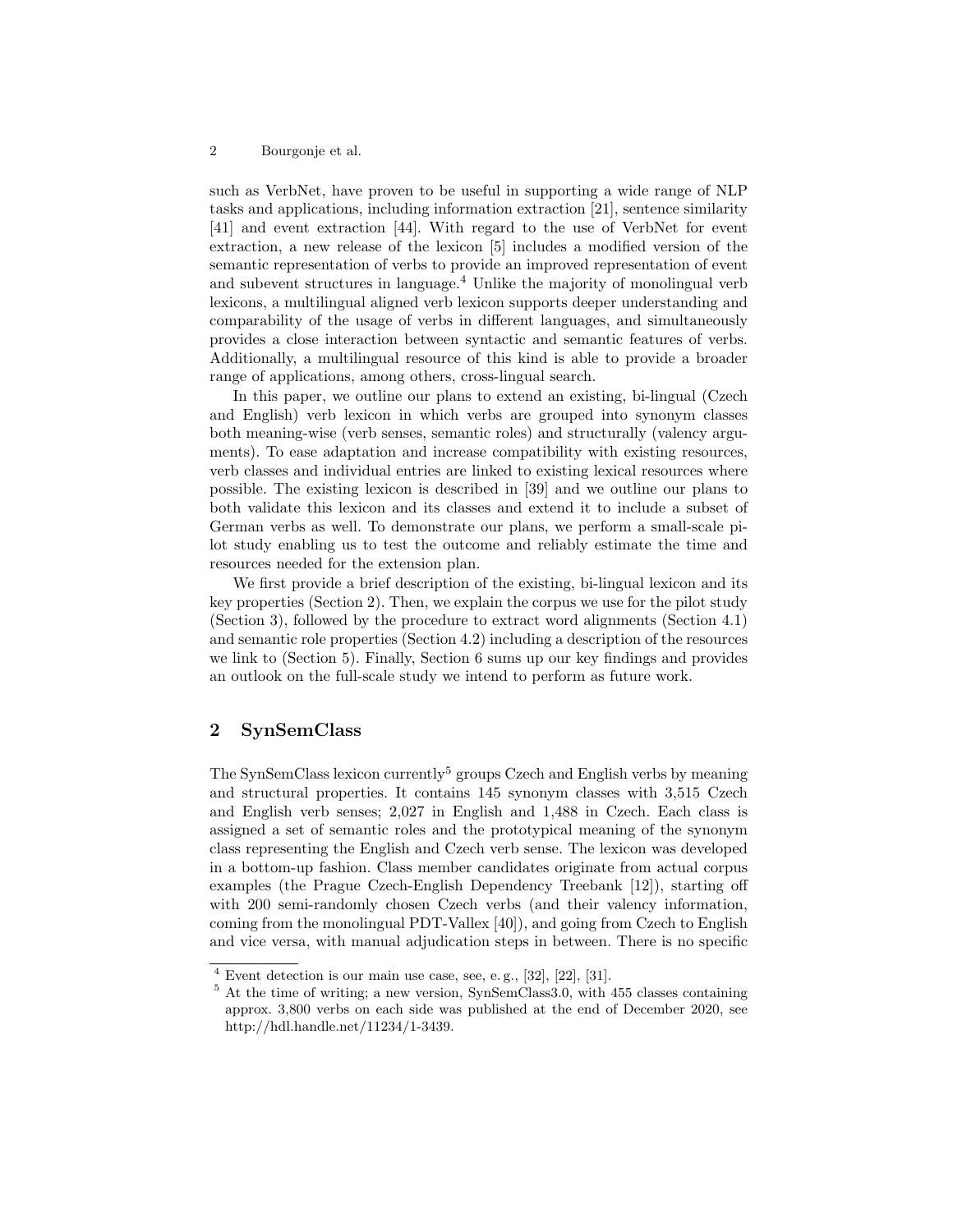| prodloužit (v-w4326f1) / prolong (ev-w2407f1)                                                                                                                                                                                                                                |                     |
|------------------------------------------------------------------------------------------------------------------------------------------------------------------------------------------------------------------------------------------------------------------------------|---------------------|
| Class ID: vec00274                                                                                                                                                                                                                                                           |                     |
| Roleset: Agent Cause; Difference; Event; Value final; Value initial                                                                                                                                                                                                          |                     |
| <b>Collected mappings:</b><br>Agent_Cause<br><b>ACT</b><br>$\rightarrow$<br><b>Difference</b><br>#sth<br>$\rightarrow$<br><b>DIFF</b><br>Event<br><b>PAT</b><br>$\rightarrow$<br>Value final<br><b>EFF</b><br>$\rightarrow$<br>Value initial<br><b>ORIG</b><br>$\rightarrow$ |                     |
| <b>FN:</b> Cause_expansion; Change_event_duration                                                                                                                                                                                                                            |                     |
| <b>Classmembers:</b>                                                                                                                                                                                                                                                         | Pack all Unpack all |
| expand (EngVallex-ID-ev-w1238f3)                                                                                                                                                                                                                                             |                     |
| ACT; DIFF; PAT; EFF; ORIG                                                                                                                                                                                                                                                    |                     |
| more general                                                                                                                                                                                                                                                                 |                     |
| <b>FN:</b> Cause_expansion/expand.v<br>WN: expand#1; expand#2; expand#3; expand#4; expand#5; expand#6;                                                                                                                                                                       |                     |
| expand#7                                                                                                                                                                                                                                                                     |                     |
| VN: other_cos-45.4<br>PB: expand/expand.01                                                                                                                                                                                                                                   |                     |
| ON: expand#1                                                                                                                                                                                                                                                                 |                     |
| <b>EV:</b> expand (ev-w1238f3)                                                                                                                                                                                                                                               |                     |
| extend (EngVallex-ID-ev-w1255f1)                                                                                                                                                                                                                                             |                     |
| <b>ACT: DIFF: PAT: EFF: ORIG</b>                                                                                                                                                                                                                                             |                     |
| FN: Change event duration/extend.v                                                                                                                                                                                                                                           |                     |
| WN: extend#10; extend#15<br><b>VN: NM</b>                                                                                                                                                                                                                                    |                     |
| PB: extend/extend.01                                                                                                                                                                                                                                                         |                     |
| ON: extend#2<br>EV: extend (ev-w1255f1)                                                                                                                                                                                                                                      |                     |
| lengthen (EngVallex-ID-ev-w1850f2)                                                                                                                                                                                                                                           |                     |
| ACT; DIFF; PAT; EFF; ORIG                                                                                                                                                                                                                                                    |                     |
| <b>FN: Cause_expansion/lengthen.v</b>                                                                                                                                                                                                                                        |                     |
| <b>WN: lengthen#1</b>                                                                                                                                                                                                                                                        |                     |
| <b>VN: NM</b><br>PB: lengthen/lengthen.01                                                                                                                                                                                                                                    |                     |
| ON: lengthen#1                                                                                                                                                                                                                                                               |                     |
| EV: lengthen (ev-w1850f2)                                                                                                                                                                                                                                                    |                     |
| prolong (EngVallex-ID-ev-w2407f1)                                                                                                                                                                                                                                            | ۰                   |
| ACT; DIFF; PAT; EFF; ORIG                                                                                                                                                                                                                                                    |                     |
| FN: Change_event_duration/prolong.v                                                                                                                                                                                                                                          |                     |
| WN: prolong#1; prolong#2<br>VN: NM                                                                                                                                                                                                                                           |                     |
| <b>PB:</b> prolong/prolong.01                                                                                                                                                                                                                                                |                     |
| ON: prolong#1<br>EV: prolong (ev-w2407f1)                                                                                                                                                                                                                                    |                     |
|                                                                                                                                                                                                                                                                              |                     |
| prodloužit (PDT-Vallex-ID-v-w4326f1)                                                                                                                                                                                                                                         |                     |
| ACT; DIFF; PAT; EFF; ORIG                                                                                                                                                                                                                                                    |                     |
| prodloužit (blu-v-prodloužit-prodluž                                                                                                                                                                                                                                         |                     |
| PV: prodloužit (v-w4326f1)                                                                                                                                                                                                                                                   |                     |
| prodlužovat (PDT-Vallex-ID-v-w4329f1)                                                                                                                                                                                                                                        |                     |
| ACT; #sth; PAT; EFF; ORIG                                                                                                                                                                                                                                                    |                     |
| !: prodlužovat (blu-v-prodloužit-prodlužovat-1-1)<br>PV: prodlužovat (v-w4329f1)                                                                                                                                                                                             |                     |
| protáhnout (PDT-Vallex-ID-v-w4568f1)                                                                                                                                                                                                                                         |                     |
| <b>ACT: #sth: PAT: EFF: ORIG</b>                                                                                                                                                                                                                                             | ٠                   |
| V: protáhnout (blu-v-protáhnout-protahovat-3-3)                                                                                                                                                                                                                              |                     |
| PV: protáhnout (v-w4568f1)                                                                                                                                                                                                                                                   |                     |

 ${\bf Fig. 1.}$  SynSemClass entry for  $p$ rolong/prodloužit synonym class in online browser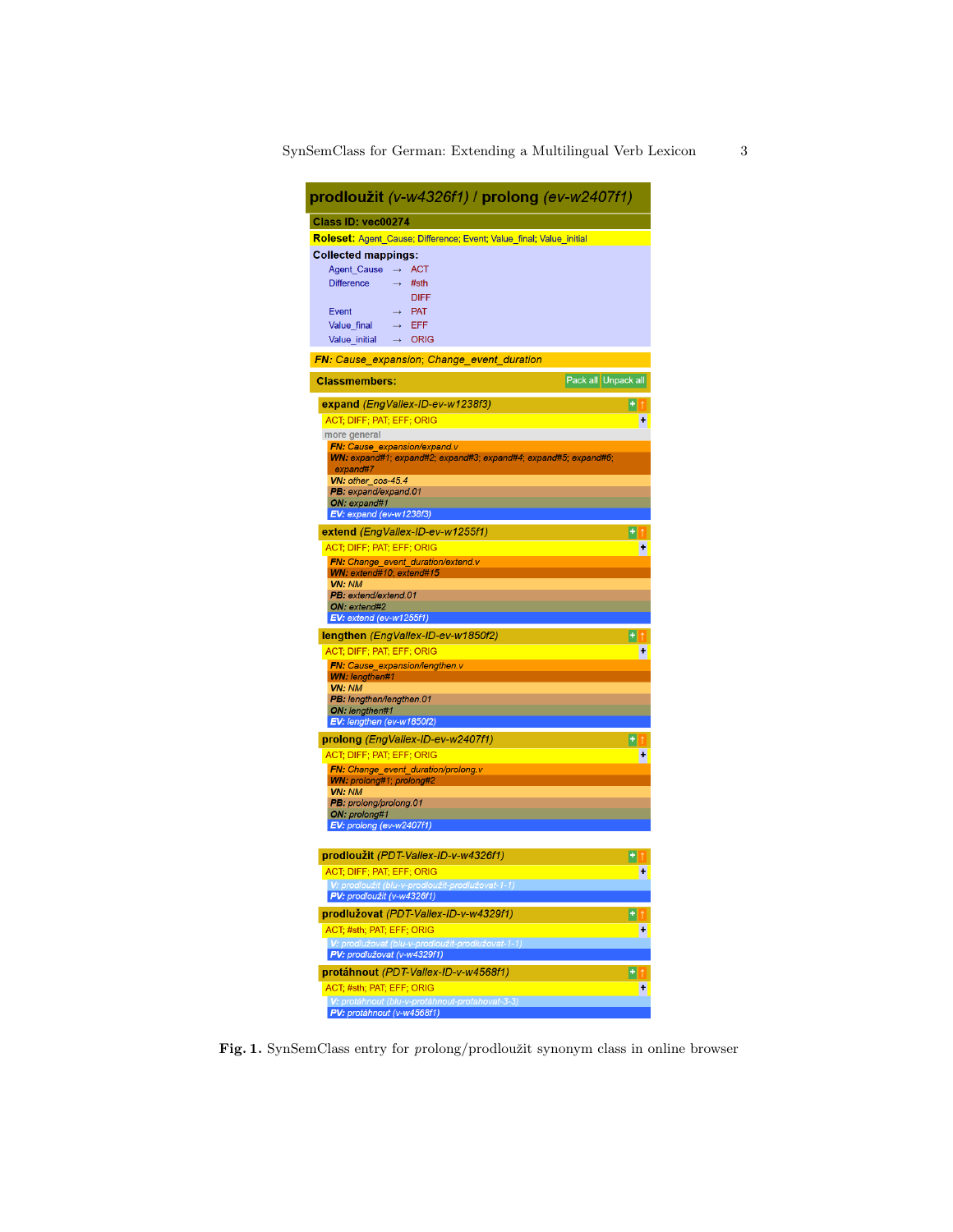model or lexicographic theory behind it, even though the underlying syntacticsemantic lexicons for Czech and English (PDT-Vallex and EngVallex), which provide the (current) sense distinctions, are based on the Functional Generative Description theory [35]. The notion of synonymy used is based on the "loose" definition of synonymy by Lyons and Jackson [18, 15], or alternatively and very closely, on both "near-synonyms" and "partial synonyms" as defined by Lyons [19, 7] or "plesionyms" as defined by Cruse [6]. The SynSemClass lexicon is also available online.<sup>6</sup> For more details on its creation process as well as interannotator agreement numbers see [39]. An example of a current SynSemClass class entry for  $(prolonq/prodloužit)$  is depicted in Fig. 1.

In the following sections, we describe our plans to expand this bi-lingual lexicon to German, based on the preliminary results of a pilot study.

# 3 Corpus

The original lexicon was created from a bi-lingual and (automatically) wordaligned corpus, based on a part of the Penn Treebank [20] manually translated into Czech by a professional translator. The Czech sentences were automatically processed to annotate them with morphological information and dependency parses. To maintain this data-driven basis of the original lexicon linking Czech and English verbs on the basis of their usage in a corpus, we thus need either a parallel Czech-German corpus or a parallel English-German corpus.

After settling upon a sentence-aligned parallel corpus, word alignments need to be extracted to establish links between either English or Czech verbs on the source side and German verbs on the target side. Because German is typologically closer to English than to Czech (German and English are West-Germanic languages, Czech is a Slavic language), we expect word alignment tools, exploiting syntactic information, to perform better on an English-German parallel corpus. A large number of candidate corpora are listed in the OPUS corpus browser<sup>7</sup>. Because several of these originate from a particular domain (European Parliament meeting transcripts [16], movie subtitles [17] or Wikipedia [43]), but SynSemClass verbs are not tuned to any particular domain or genre, we simply select the largest resource (which also does not seem to be targeted at one particular domain or genre), i. e., ParaCrawl<sup>8</sup>. The English-German part of ParaCrawl contains over 82 million parallel sentences, with 1.5 billion tokens on the German and 1.6 billion tokens on the English side.

<sup>6</sup> https://lindat.mff.cuni.cz/services/SynSemClass

<sup>7</sup> http://opus.nlpl.eu

<sup>8</sup> https://paracrawl.eu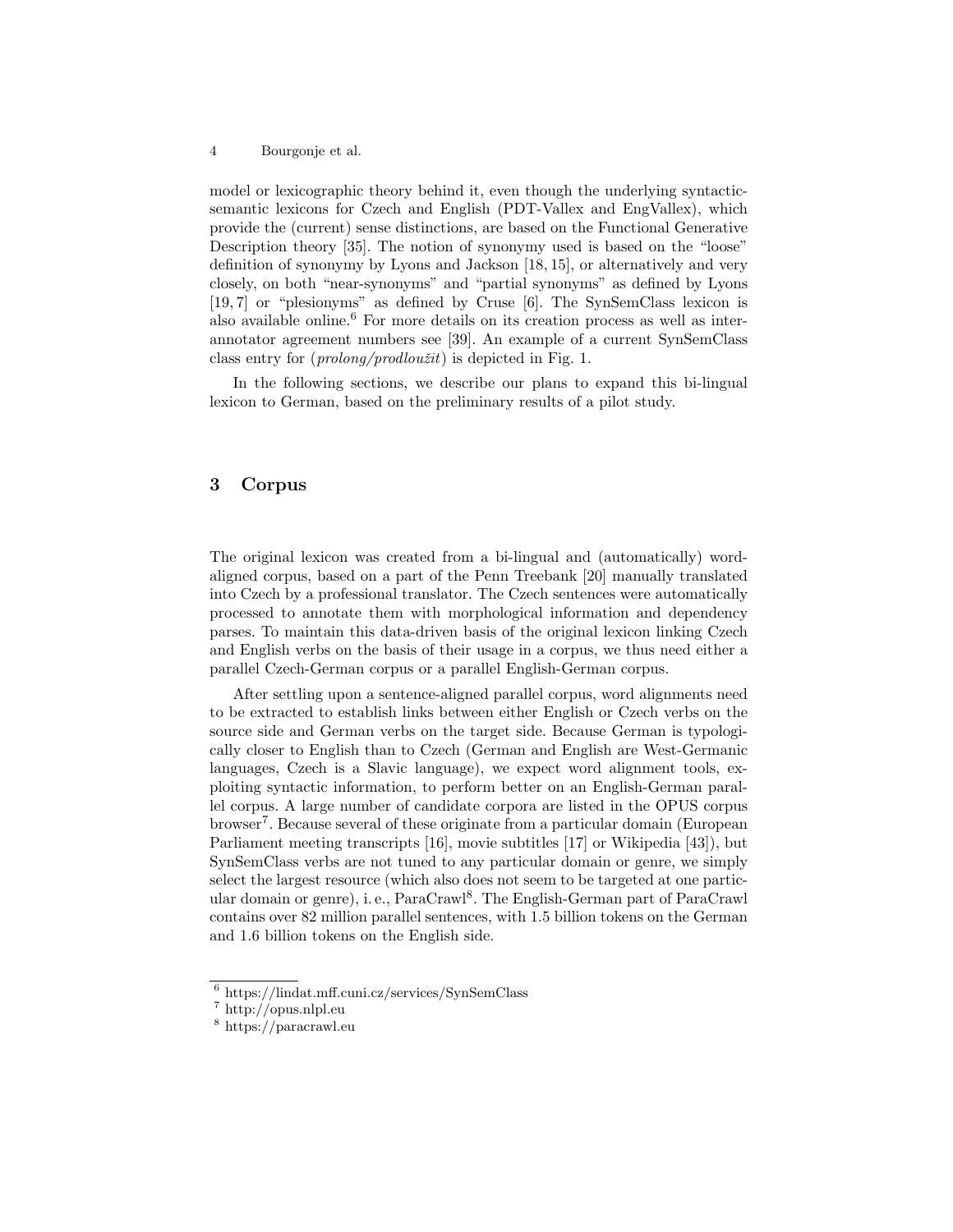## 4 Method

#### 4.1 Word Alignments

For the extraction of word alignments we use MGIZA [23]. Our small scale pilot study is based on the first 5 million sentences of the EN-DE ParaCrawl corpus, containing approx. 94 million German and approx. 98 million English tokens.

Further narrowing the scope of our pilot study, we select the canonical forms of the English classes starting with  $a$  in SynSemClass, i.e., the following 13 verbs: agree, allow, announce, applaud, approach, approve, arise, arrest, assert, assume, attend, avoid, await. For each we automatically extract the most frequent alignments with a cut-off of 0.2%, meaning that if the particular English verb was aligned to a particular German word or phrase in more than 0.2% of cases (in English) it was selected and discarded otherwise. This list was then manually checked by one of the authors of this paper in order to eliminate the many irrelevant entries among the automatically extracted list. Examples are verb/noun ambiguity (at this point, we only had word alignments, no part-of-speech-tag information yet), such as for *approach*, which was aligned to the German *ansatz* (approach, but only in the noun sense) in  $28\%$  of cases, and to nähern (approach in the verb sense) in 24% of cases. Another frequent reason for filtering out automatically extracted alignments was the co-extraction of pronouns (*erlauben es*, allow  $it$ ) or particles (zu genehmigen, to approve), where the actual verb was among the list already. For some relatively infrequent verbs (such as applaud, occurring only 65 times (in infinitival form) in our 5 million sentence subset of the corpus, compared to 3,448 for agree or 10,989 for allow (again, counting infinitival forms only), some obviously non-sensical alignments still made it past the  $0.2\%$  threshold, such as *spielen ihre rolle bis grenzen möglichen mithin* spendest beifall ("play their role to the limits possible therefore give applause") for applaud.

After manually processing the automatically extracted alignment list, we were left with 100 German root forms of verbs as candidate entries (7.7 verbs per seed verb on average, with the most alignments (16) for approve and arise, and the least alignments  $(3)$  for *await*). The next step is to obtain more structural and semantic information for these candidate entries.

### 4.2 Semantic Role Labeling

In addition to meaning, the semantic roles that a class can assign are important for the clustering of verbs in SynSemClass. In the creation of the Czech-English lexicon, the semantic roles (SRs) are "mostly taken from FrameNet" [39, p. 13]. The German equivalent, the collaborative FrameNet des Deutschen<sup>9</sup>, does not specify SRs, but does link to the original FrameNet [2], and SR information could be retrieved from there, in the same way this was done for the Czech-English SynSemClass lexicon. This will be consulted with the SynSemClass entries in the future, in order to keep a common set of roles for each class.

<sup>&</sup>lt;sup>9</sup> https://gsw.phil.hhu.de/framenet/frameindex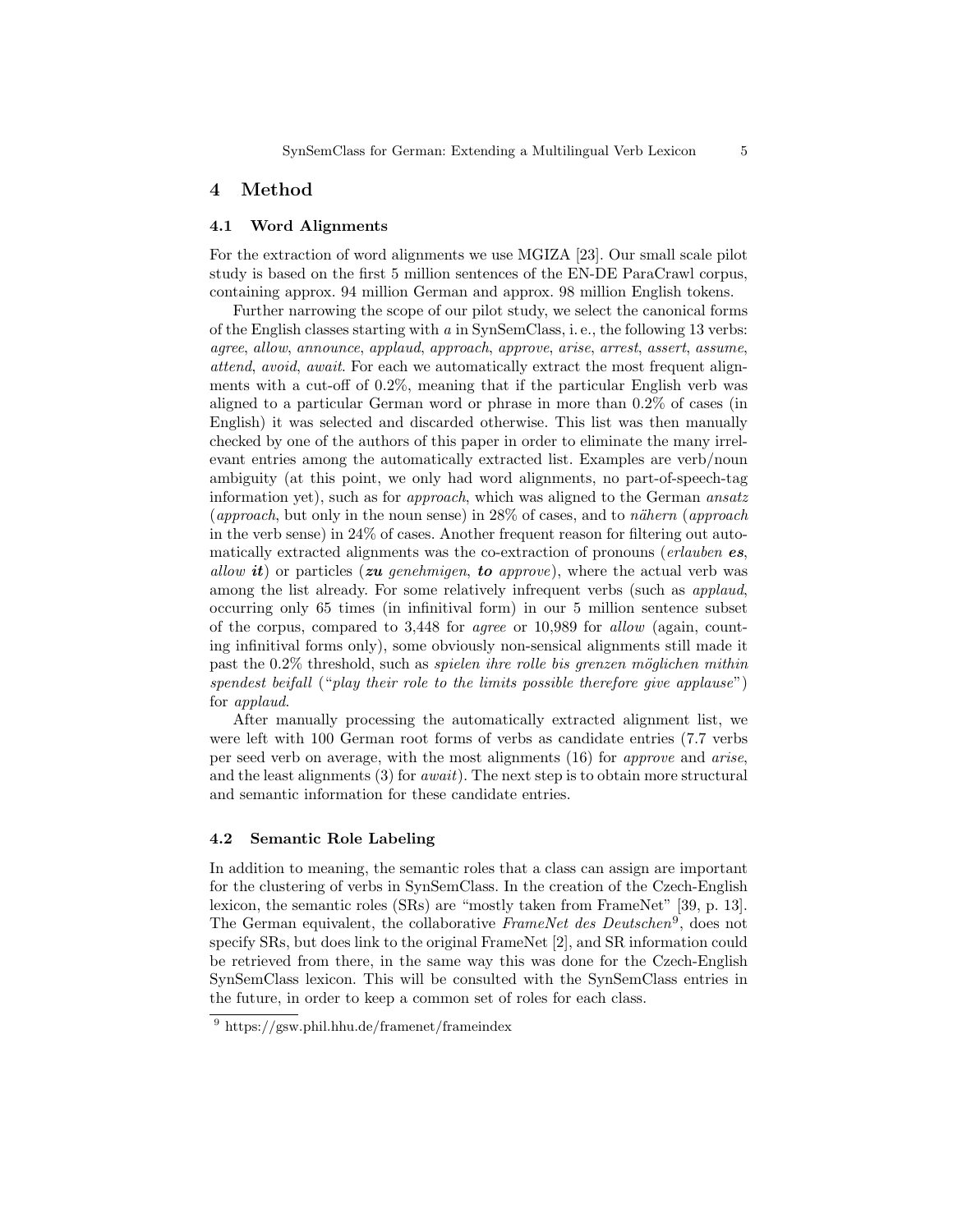Alternatively, the 2009 CoNLL shared task included SR labeling for seven different languages (including German), inspiring many automated approaches [11]. More recently, inspired by transformer architectures and their multilingual capabilities, there have been attempts at contributing to the SR labeling task using neural approaches [14, 37]. Such automated procedures support a more data-driven specification of the SRs of particular verbs and are able to specify this information for verbs that occur in the corpus (which, in our case, is rather large). Their downside is the expected quality of the output; [14] report  $F_1$ scores ranging from 81.41 for German and 91.00 for English, demonstrating that at least for German, such automatic SR labeling systems still have a considerable margin of error. Manually curated resources such as FrameNet (and its German equivalent) are likely to provide better quality for the verbs they cover, but obviously will not help us for verbs not included in the lexical resource.

For our study, we searched our 100 root forms of German verbs in FrameNet des Deutschen. Because these are sometimes described using the verb (e. g., for "besuchen"10) and sometimes using the corresponding noun (e. g., for "Verhaf $tung$ <sup>"11</sup>), we made sure that the search string would match both the verb and corresponding noun. The German FrameNet contains 834 entries, and only 23 of our 100 verbs were found in this way. For these entries, we can thus obtain SR information through the link to the English FrameNet entry. For the remaining 77 entries, however, we must resort to other means of getting SR information. We consider the approach of [14], who made their code publicly available, a promising start for processing sentences containing verbs that are not included yet in the German FrameNet. Given their  $F_1$ -score, which is impressive but still leaves considerable room for improvement, the output can be manually checked for individual entries before including them in SynSemClass as German verbs.

# 5 Linking to Existing Resources

The original SynSemClass lexicon is linked to a range of resources (see Section 3.2 in [39]), including popular resources like FrameNet [2], VerbNet [34] and PropBank [24]. By linking the new German entries to the existing classes in SynSemClass, we thus establish a link between our German verbs and, among others, VerbNet entries. As for German-specific resources, we consider linking to FrameNet des Deutschen an important way of connecting SynSemClass to existing lexical resources for German. Additional resources we consider linking to are 1) GermaNet [13], a lexical resource for German that contains nouns, verbs and adjectives and groups them by synsets and defines relations between these synsets in the WordNet tradition, and 2) Universal Proposition Banks  $[1]^{12}$ , which provides a list of German verbs annotated with frame and role labels linked to the English Proposition Bank (PropBank) [25]. Furthermore, we

<sup>10</sup> https://gsw.phil.hhu.de/framenet/frame?id=441

<sup>11</sup> https://gsw.phil.hhu.de/framenet/frame?id=499

<sup>12</sup> https://github.com/System-T/UniversalPropositions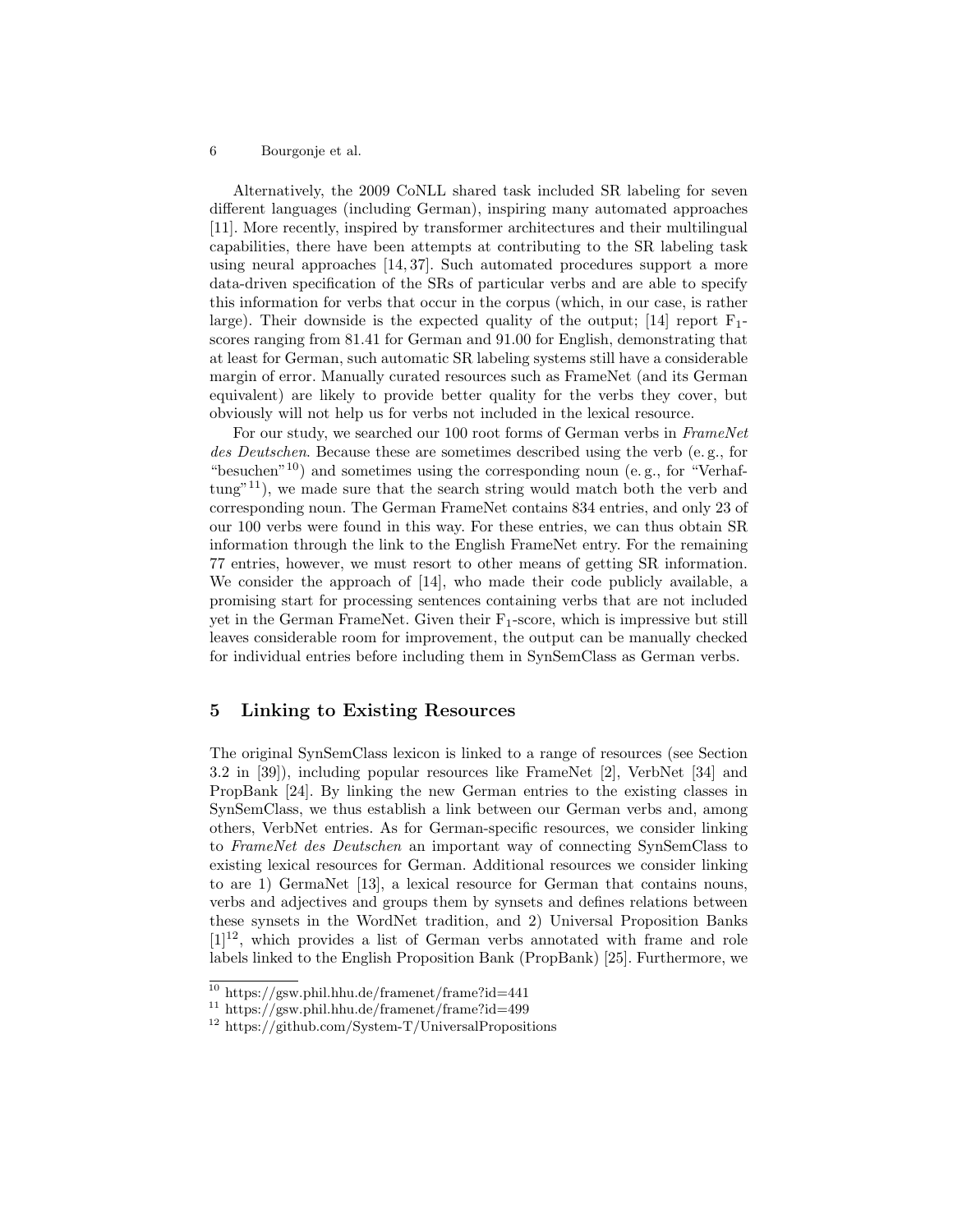plan to explore if meaningful links to resources available in the Linguistic Linked Open Data cloud (LLOD) can be established.

Such links between SynSemClasses with German verbs in them and existing German resources will probably have to be established manually; the German FrameNet has an intuitive search interface that we also used in Section 4.2.

## 6 Conclusion

This paper presents our plan to expand a bi-lingual (Czech and English) lexicon of verbs to a multilingual verb lexicon by including German verbs. The existing SynSemClass lexicon groups verbs by their meaning and by semantic role properties and links them internally (Czech and English) and externally (to existing resources such as FrameNet, VerbNet and PropBank). To expand the lexicon to include German verbs, we thus need 1) correspondences between German verbs and their English and Czech counterparts, and 2) SR information for the German verbs. We plan to obtain this using 1) word alignments extracted from a parallel English-German corpus, and 2) exploiting existing German resources (FrameNet des Deutschen) in combination with recent advances in automatic semantic role labeling approaches. We executed a small-scale pilot study using 5 million of the 82 million aligned sentences in a candidate corpus, and using only 13 entries from SynSemClass. This allows us to estimate the time and resources required to perform the full-scale exercise.

Extracting word alignments from a parallel corpus (for which we use MGIZA) is a time-consuming process, but mostly takes compute time (over 50 hours on a single laptop (i7 2.20Ghz, 24GB RAM), but we estimate that at least half of this can be optimised through parallelisation. Manual filtering of irrelevant alignments for our 13 pilot verbs took approx. one hour. We do note that in the creation process of the SynSemClass lexicon, the authors went back and forth between Czech and English in three steps [39, p. 13] (Figure 2), to find more alignment candidates. In our pilot study we only perform the first step, which already expands the seed size of 13 English verbs to a list of 100 German candidates (after filtering). Including more alignment steps will thus further increase the size of the candidate set, but by a smaller factor (i. e., we expect additional alignment steps to increase by a factor considerably smaller than 7.7).

Collecting the semantic role information was done completely manually in our pilot study and took ca. 0.5 hours, but resulted in this information for only 23% of the entries. We did not yet experiment with automatic approaches to semantic role labeling. This procedure will take relatively cheap compute processing time; the amount of time and effort needed to manually amend results before the entries can be included in SynSemClass remains to be seen.

Acknowledgment The work presented in this paper has received funding from the German Federal Ministry of Education and Research (BMBF) through the project QURATOR (Wachstumskern no. 03WKDA1A), and from the projects LINDAT/CLARIAH-CZ of the MEYS Czech Republic (no. LM2018101) and LUSyD of the GACR (no.  $GX20-16819X$ ).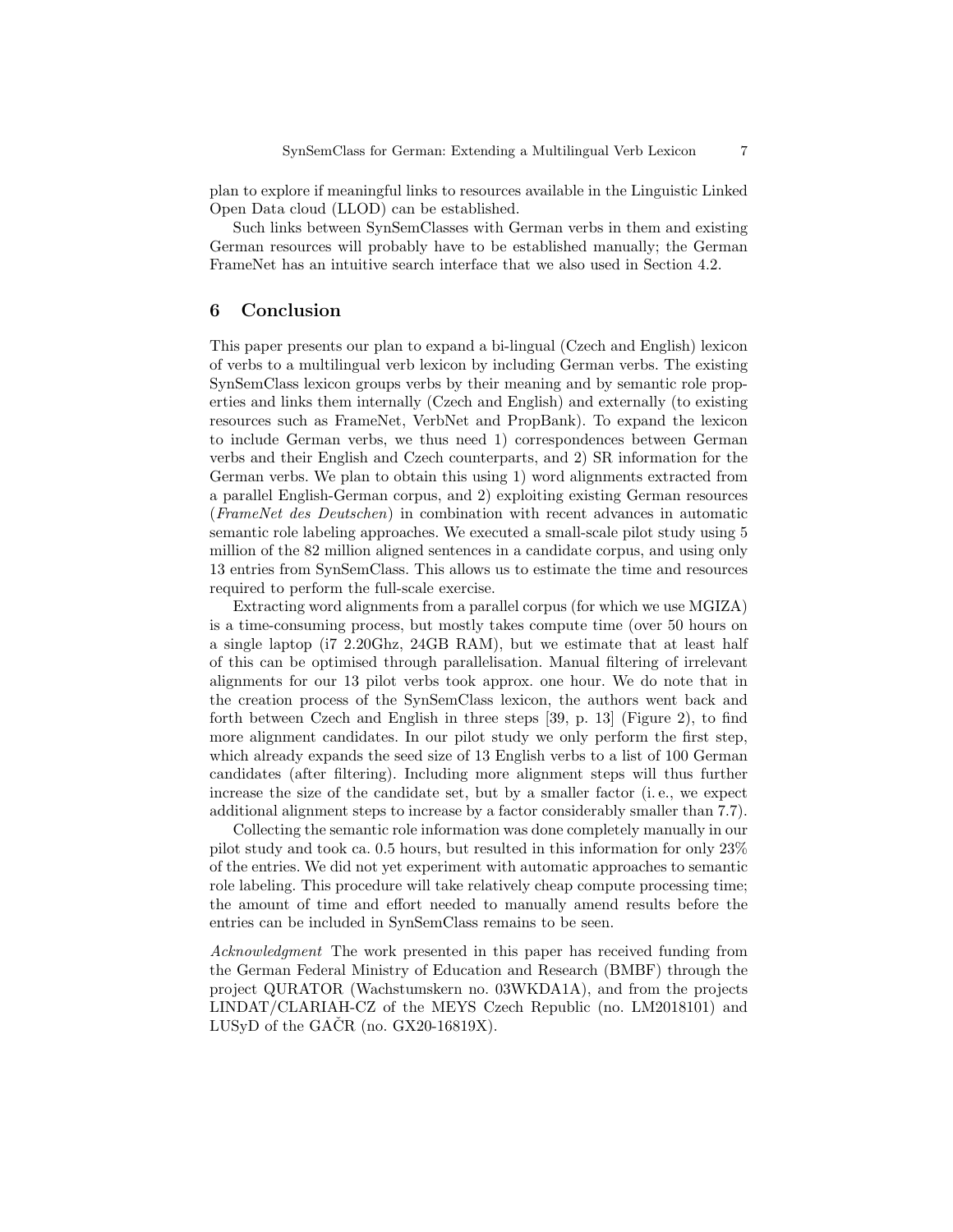## References

- 1. Akbik, A., Guan, X., Li, Y.: Multilingual aliasing for auto-generating proposition Banks. In: Proceedings of COLING 2016, the 26th International Conference on Computational Linguistics: Technical Papers. pp. 3466– 3474. The COLING 2016 Organizing Committee, Osaka, Japan (Dec 2016), https://www.aclweb.org/anthology/C16-1327
- 2. Baker, C.F., Fillmore, C.J., Lowe, J.B.: The berkeley framenet project. In: Proceedings of the 36th Annual Meeting of the Association for Computational Linguistics and 17th International Conference on Computational Linguistics - Volume 1. p. 86–90. ACL '98/COLING '98, Association for Computational Linguistics, USA (1998). https://doi.org/10.3115/980845.980860, https://doi.org/10.3115/980845.980860
- 3. Blodgett, S.L., Barocas, S., Daumé III, H., Wallach, H.: Language (technology) is power: A critical survey of "bias" in NLP. In: Proceedings of the 58th Annual Meeting of the Association for Computational Linguistics. pp. 5454–5476. Association for Computational Linguistics, Online (Jul 2020). https://doi.org/10.18653/v1/2020.acl-main.485, https://www.aclweb.org/anthology/2020.acl-main.485
- 4. Boleda, G.: Distributional semantics and linguistic theory. CoRR abs/1905.01896 (2019), http://arxiv.org/abs/1905.01896
- 5. Brown, S.W., Bonn, J., Gung, J., Zaenen, A., Pustejovsky, J., Palmer, M.: VerbNet representations: Subevent semantics for transfer verbs. In: Proceedings of the First International Workshop on Designing Meaning Representations. pp. 154–163. Association for Computational Linguistics, Florence, Italy (Aug 2019). https://doi.org/10.18653/v1/W19-3318, https://www.aclweb.org/anthology/W19-3318
- 6. Cruse, A.: Lexical Semantics. Cambridge University Press, UK (1986)
- 7. Cruse, A.: Meaning in Language. An Introduction to Semantics and Pragmatics. Oxford University Press. Oxford, UK (2000)
- 8. Devlin, J., Chang, M.W., Lee, K., Toutanova, K.: BERT: Pre-training of deep bidirectional transformers for language understanding. In: Proceedings of the 2019 Conference of the North American Chapter of the Association for Computational Linguistics: Human Language Technologies, Volume 1 (Long and Short Papers). pp. 4171–4186. Association for Computational Linguistics, Minneapolis, Minnesota (Jun 2019). https://doi.org/10.18653/v1/N19-1423, https://www.aclweb.org/anthology/N19-1423
- 9. Esuli, A., Sebastiani, F.: Sentiwordnet: A publicly available lexical resource for opinion mining. In: In Proceedings of the 5th Conference on Language Resources and Evaluation (LREC'06. pp. 417–422 (2006), SENTIWORDNET: A publicly available lexical resource for opinion mining
- 10. Fellbaum, C. (ed.): WordNet: An Electronic Lexical Database. Language, Speech, and Communication, MIT Press, Cambridge, MA (1998)
- 11. Hajič, J., Ciaramita, M., Johansson, R., Kawahara, D., Martí, M.A., Màrquez, L., Meyers, A., Nivre, J., Padó, S., Štěpánek, J., Straňák, P., Surdeanu, M., Xue, N., Zhang, Y.: The CoNLL-2009 shared task: Syntactic and semantic dependencies in multiple languages. In: Proceedings of the Thirteenth Conference on Computational Natural Language Learning (CoNLL 2009): Shared Task. pp. 1–18. Association for Computational Linguistics, Boulder, Colorado (Jun 2009), https://www.aclweb.org/anthology/W09-1201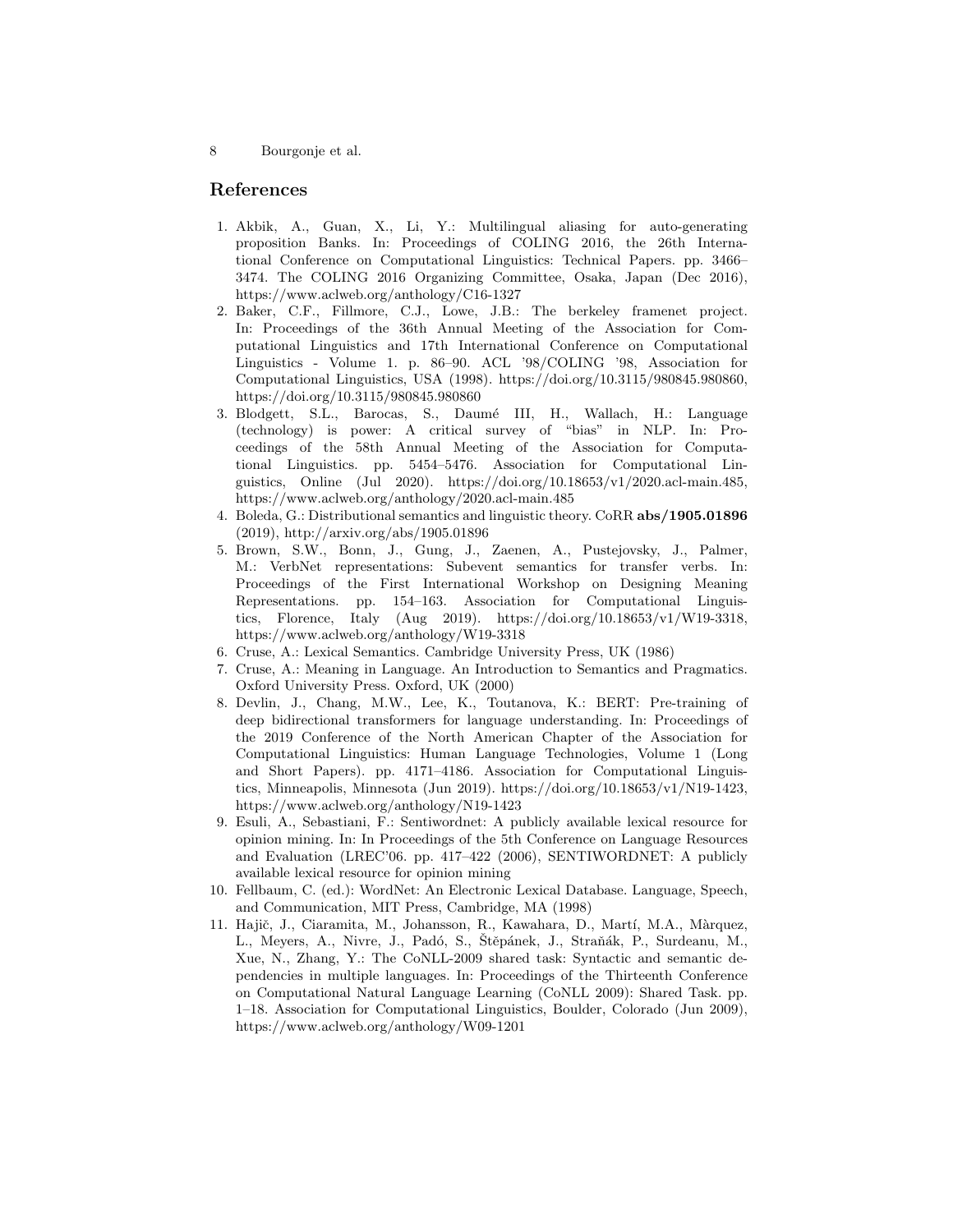- 12. Hajič, J., Hajičová, E., Panevová, J., Sgall, P., Bojar, O., Cinková, S., Fučíková, E., Mikulová, M., Pajas, P., Popelka, J., Semecký, J., Šindlerová, J., Štěpánek, J., Toman, J., Urešová, Z., Žabokrtský, Z.: Announcing prague czech-english dependency treebank 2.0. In: Proceedings of the 8th International Conference on Language Resources and Evaluation (LREC 2012). pp. 3153–3160. ELRA, European Language Resources Association, ˙Istanbul, Turkey (2012)
- 13. Hamp, B., Feldweg, H.: GermaNet A Lexical-Semantic Net for German. In: In Proceedings of ACL workshop Automatic Information Extraction and Building of Lexical Semantic Resources for NLP Applications. pp. 9–15 (1997), https://www.aclweb.org/anthology/W97-0802
- 14. He, S., Li, Z., Zhao, H.: Syntax-aware multilingual semantic role labeling. In: Proceedings of the 2019 Conference on Empirical Methods in Natural Language Processing and the 9th International Joint Conference on Natural Language Processing (EMNLP-IJCNLP). pp. 5350–5359. Association for Computational Linguistics, Hong Kong, China (Nov 2019). https://doi.org/10.18653/v1/D19-1538, https://www.aclweb.org/anthology/D19-1538
- 15. Jackson, H.: Words and Their Meaning. Routledge (1988)
- 16. Koehn, P.: Europarl: A Parallel Corpus for Statistical Machine Translation. In: Conference Proceedings: the tenth Machine Translation Summit. pp. 79– 86. AAMT, AAMT, Phuket, Thailand (2005), http://mt-archive.info/MTS-2005- Koehn.pdf
- 17. Lison, P., Tiedemann, J.: OpenSubtitles2016: Extracting large parallel corpora from movie and TV subtitles. In: Proceedings of the Tenth International Conference on Language Resources and Evaluation (LREC'16). pp. 923–929. European Language Resources Association (ELRA), Portorož, Slovenia (May 2016), https://www.aclweb.org/anthology/L16-1147
- 18. Lyons, J.: Introduction to Theoretical Linguistics. Cambridge University Press (1968)
- 19. Lyons, J.: Linguistic Semantics. Cambridge University Press (1995)
- 20. Marcus, M.P., Santorini, B., Marcinkiewicz, M.A.: Building a large annotated corpus of English: The Penn Treebank. Computational Linguistics 19(2), 313–330 (1993), https://www.aclweb.org/anthology/J93-2004
- 21. Mausam, Schmitz, M., Soderland, S., Bart, R., Etzioni, O.: Open language learning for information extraction. In: Proceedings of the 2012 Joint Conference on Empirical Methods in Natural Language Processing and Computational Natural Language Learning. pp. 523–534. Association for Computational Linguistics, Jeju Island, Korea (Jul 2012), https://www.aclweb.org/anthology/D12-1048
- 22. Moreno-Schneider, J., Srivastava, A., Bourgonje, P., Wabnitz, D., Rehm, G.: Semantic Storytelling, Cross-lingual Event Detection and other Semantic Services for a Newsroom Content Curation Dashboard. In: Popescu, O., Strapparava, C. (eds.) Proceedings of the Second Workshop on Natural Language Processing meets Journalism – EMNLP 2017 Workshop (NLPMJ 2017). pp. 68–73. Copenhagen, Denmark (9 2017), 7 September
- 23. Och, F.J., Ney, H.: A Systematic Comparison of Various Statistical Alignment Models. Computational Linguistics 29(1), 19–51 (2003)
- 24. Palmer, M., Gildea, D., Kingsbury, P.: The proposition bank: An annotated corpus of semantic roles. Comput. Linguist. **31**(1), 71–106 (Mar 2005). https://doi.org/10.1162/0891201053630264, https://doi.org/10.1162/0891201053630264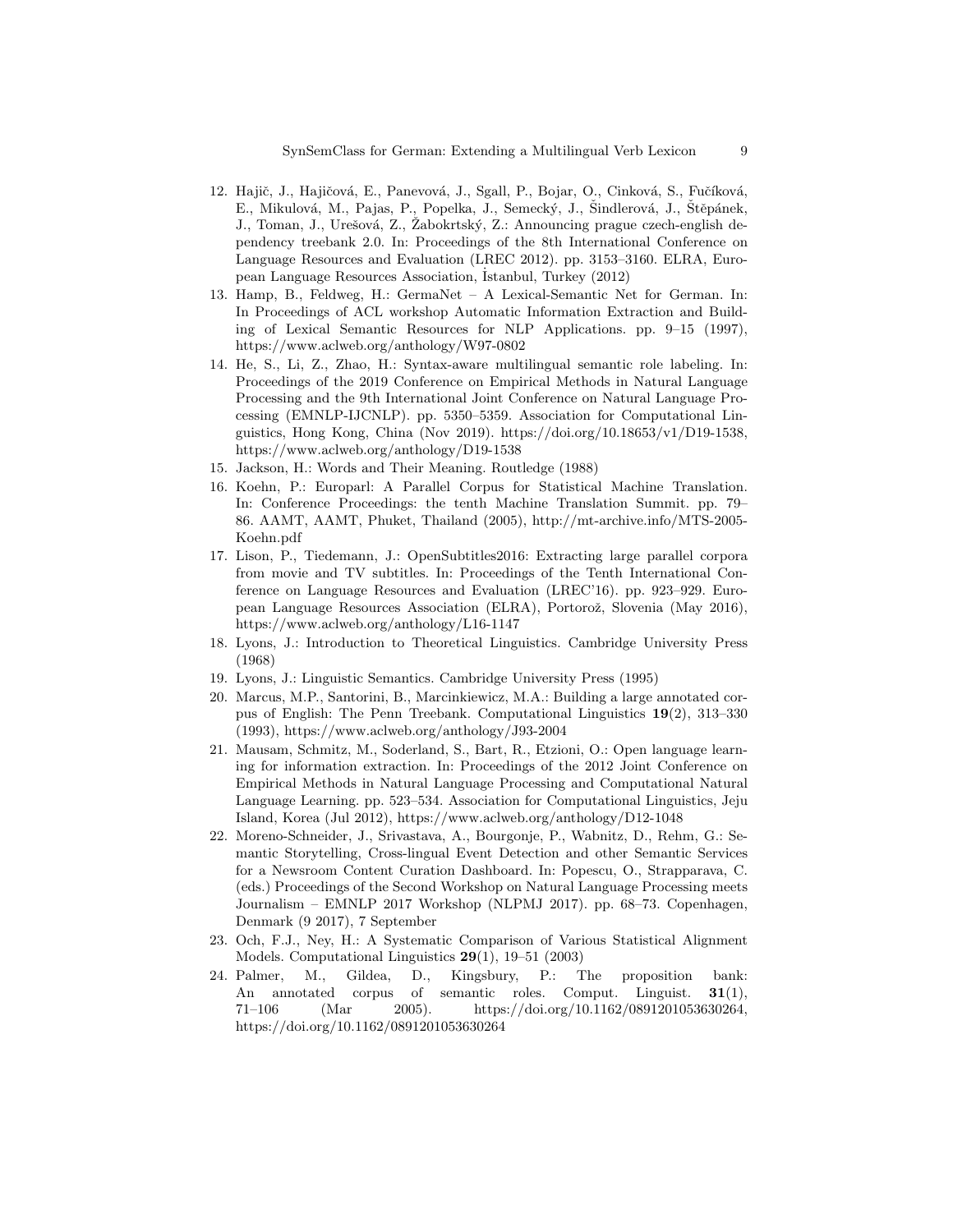- 10 Bourgonje et al.
- 25. Palmer, M., Gildea, D., Kingsbury, P.: The Proposition Bank: An annotated corpus of semantic roles. Computational Linguistics 31(1), 71–106 (2005). https://doi.org/10.1162/0891201053630264, https://www.aclweb.org/anthology/J05-1004
- 26. Peters, M., Neumann, M., Iyyer, M., Gardner, M., Clark, C., Lee, K., Zettlemoyer, L.: Deep contextualized word representations. In: Proceedings of the 2018 Conference of the North American Chapter of the Association for Computational Linguistics: Human Language Technologies, Volume 1 (Long Papers). pp. 2227–2237. Association for Computational Linguistics, New Orleans, Louisiana (Jun 2018). https://doi.org/10.18653/v1/N18-1202, https://www.aclweb.org/anthology/N18- 1202
- 27. Postma, M., van Miltenburg, E., Segers, R., Schoen, A., Vossen, P.: Open Dutch WordNet. In: Proceedings of the Eight Global Wordnet Conference. Bucharest, Romania (2016)
- 28. Radford, A., Wu, J., Child, R., Luan, D., Amodei, D., Sutskever, I.: Language models are unsupervised multitask learners (2019)
- 29. Rehm, G., Berger, M., Elsholz, E., Hegele, S., Kintzel, F., Marheinecke, K., Piperidis, S., Deligiannis, M., Galanis, D., Gkirtzou, K., Labropoulou, P., Bontcheva, K., Jones, D., Roberts, I., Hajic, J., Hamrlová, J., Kačena, L., Choukri, K., Arranz, V., Vasiljevs, A., Anvari, O., Lagzdiņš, A., Melņika, J., Backfried, G., Dikici, E., Janosik, M., Prinz, K., Prinz, C., Stampler, S., Thomas-Aniola, D., Pérez, J.M.G., Silva, A.G., Berrío, C., Germann, U., Renals, S., Klejch, O.: European Language Grid: An Overview. In: Calzolari, N., Béchet, F., Blache, P., Cieri, C., Choukri, K., Declerck, T., Isahara, H., Maegaard, B., Mariani, J., Moreno, A., Odijk, J., Piperidis, S. (eds.) Proceedings of the 12th Language Resources and Evaluation Conference (LREC 2020). pp. 3359–3373. European Language Resources Association (ELRA), Marseille, France (5 2020)
- 30. Rehm, G., Marheinecke, K., Hegele, S., Piperidis, S., Bontcheva, K., Hajic, J., Choukri, K., Vasiljevs, A., Backfried, G., Prinz, C., Pérez, J.M.G., Meertens, L., Lukowicz, P., van Genabith, J., Lösch, A., Slusallek, P., Irgens, M., Gatellier, P., Köhler, J., Bars, L.L., Anastasiou, D., Auksoriūtė, A., Bel, N., Branco, A., Budin, G., Daelemans, W., Smedt, K.D., Garabík, R., Gavriilidou, M., Gromann, D., Koeva, S., Krek, S., Krstev, C., Lindén, K., Magnini, B., Odijk, J., Ogrodniczuk, M., Rögnvaldsson, E., Rosner, M., Pedersen, B., Skadina, I., Tadić, M., Tufis, D., Váradi, T., Vider, K., Way, A., Yvon, F.: The European Language Technology Landscape in 2020: Language-Centric and Human-Centric AI for Cross-Cultural Communication in Multilingual Europe. In: Calzolari, N., Béchet, F., Blache, P., Cieri, C., Choukri, K., Declerck, T., Isahara, H., Maegaard, B., Mariani, J., Moreno, A., Odijk, J., Piperidis, S. (eds.) Proceedings of the 12th Language Resources and Evaluation Conference (LREC 2020). pp. 3315–3325. European Language Resources Association (ELRA), Marseille, France (5 2020)
- 31. Rehm, G., Schneider, J.M., Bourgonje, P., Srivastava, A., Nehring, J., Berger, A., König, L., Räuchle, S., Gerth, J.: Event Detection and Semantic Storytelling: Generating a Travelogue from a large Collection of Personal Letters. In: Caselli, T., Miller, B., van Erp, M., Vossen, P., Palmer, M., Hovy, E., Mitamura, T. (eds.) Proceedings of the Events and Stories in the News Workshop. pp. 42–51. Association for Computational Linguistics, Vancouver, Canada (8 2017), co-located with ACL 2017
- 32. Schneider, J.M., Bourgonje, P., Nehring, J., Rehm, G., Sasaki, F., Srivastava, A.: Towards Semantic Story Telling with Digital Curation Technologies. In: Birnbaum,